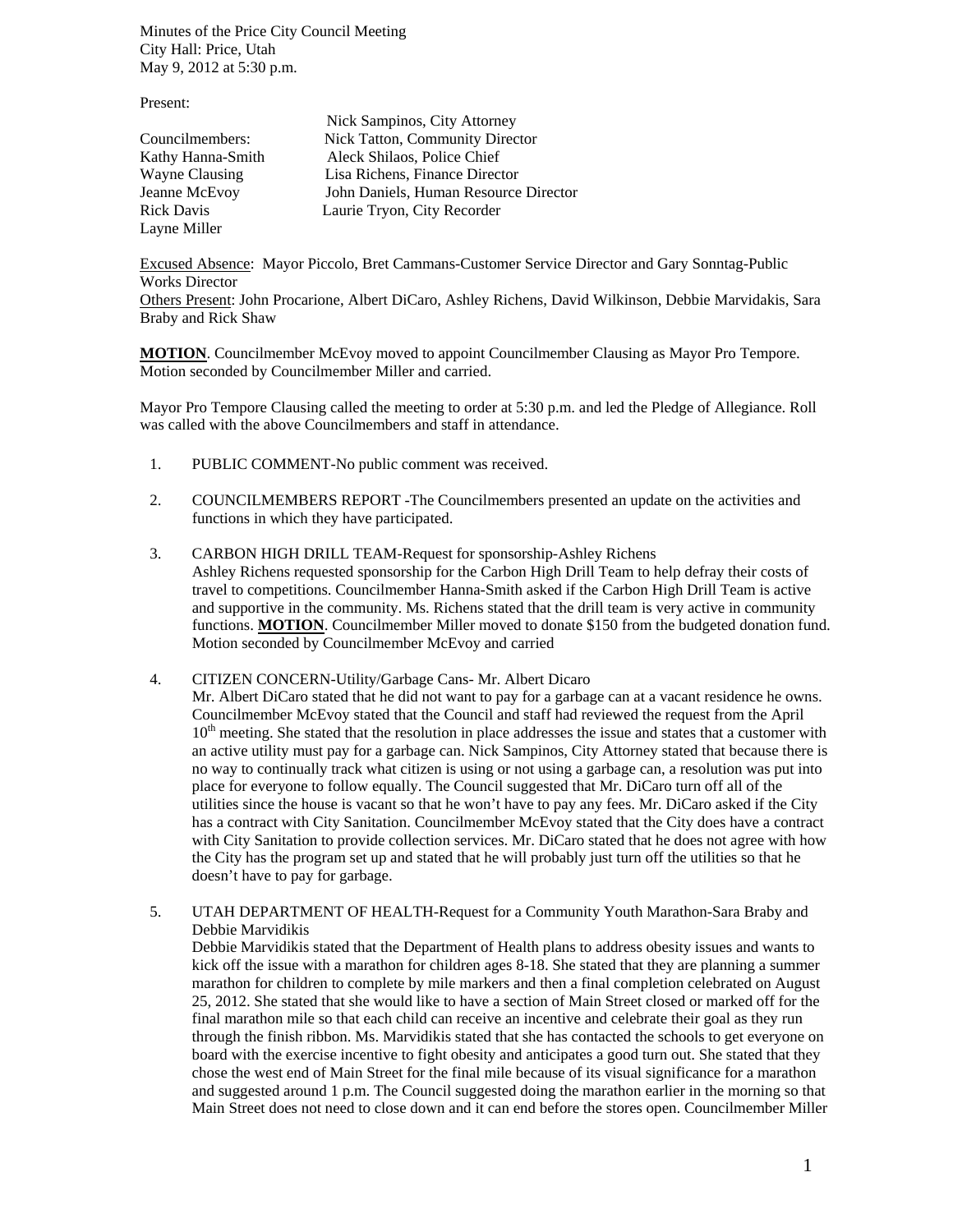stated that he would work with the Health Department to map out a route from Main Street or the Health Department to the Price River Trail. Chief Shilaos stated he would provide the mileage counter so that they can map the route. Councilmember McEvoy stated that she would ask Mayor Piccolo to lead the marathon.

6. PUBLIC HEARING-To receive comments and input regarding a multiple lot land subdivision within the Cliffview Cemetery located at 1850 East 800 North within the Residential 2-8 zoning district.

**MOTION**. Councilmember Hanna-Smith moved to open the public hearing at 6:09 p.m. Motion seconded by Councilmember McEvoy and carried. No public comment was received. **MOTION**. Councilmember Hanna-Smith moved to close the public hearing at 6:10 p.m. Motion seconded by Councilmember McEvoy and carried.

7. PUBLIC SURPLUS, LLC ("Public Surplus")-Seller Terms and Conditions-This is an alternative way of disposing of the City's surplus assets. Public Surplus provides online billboards, auctions and stores and facilitates other online transactions on www.publicsurplus.com and other websites for governmental bodies and others to sell surplus goods and other property and assets to buyers of all types. It is believed that this process will prove to be more efficient and effective, bringing a greater return to the City for its surplus items. Nick Sampinos has reviewed and approved the terms and conditions. **MOTION**. Councilmember Davis moved to approve the proposed agreement between Price City and Public Surplus, LLC. and to authorize the Mayor and City Recorder to execute the documents on behalf of Price City. Motion seconded by Councilmember Miller and carried.

PLANNING AND ZONING COMMISSION-Nick Tatton reported that the Planning and Zoning Commission gave the following recommendations on the applications for Conditional Use Permits:

8. Conditional Use Permit

Land Subdivision- 1850 E. 800 N. Cliffview Cemetery-Final approval with conditions. **MOTION**. Councilmember Miller moved to approve the land subdivision. Motion seconded by Councilmember Hanna-Smith and carried.

Greenhouse Installation-1750 E. 500 S.-Jared Haddock, Owner-Final with conditions. **MOTION**. Councilmember Hanna-Smith moved to approve the greenhouse for Jared Haddock. Motion seconded by Councilmember McEvoy and carried.

CONSENT AGENDA-Councilmember Hanna-Smith moved to approve the Consent Agenda items 9 through 19 with item 20 removed for discussion. Motion seconded by Councilmember McEvoy and carried.

9. MINUTES

a. April 25, 2012 City Council Meeting b. May 7, 2012- Workshop

- 10. BUSINESS LICENSE- Authorization to approve a business license for Southeast Courier (HOB) 785 N. 900 E.
- 11. PUBLIC WORKS PARKING LOT CARPORT ELECTRICAL-Bodec Inc.,Project #2E-1012. Installation of electrical conduit, conductors and fixtures. Work has been inspected and is complete. Expenditures were within budget and time frame, with a final payment of \$10,270.
- 12. FUNDRAISER- Authorization for Mont Harmon Junior High FCCLA students to use the Price City Fire Station on May 18, 2012 for a carwash fundraiser.
- 13. UTILITIES- Authorization to have a customer service BBQ one day during the first week of June 2012 to say thank you to Price City customers from the Utility Department. A specific date has not been set.
- 14. STAFFING POLICE DEPARTMENT- Consideration and approval to hire two full-time police officers from the three person twelve month roster created on April 25, 2012. The full-time officers will fill vacancies created by retirements and will not increase the number of officers in the Police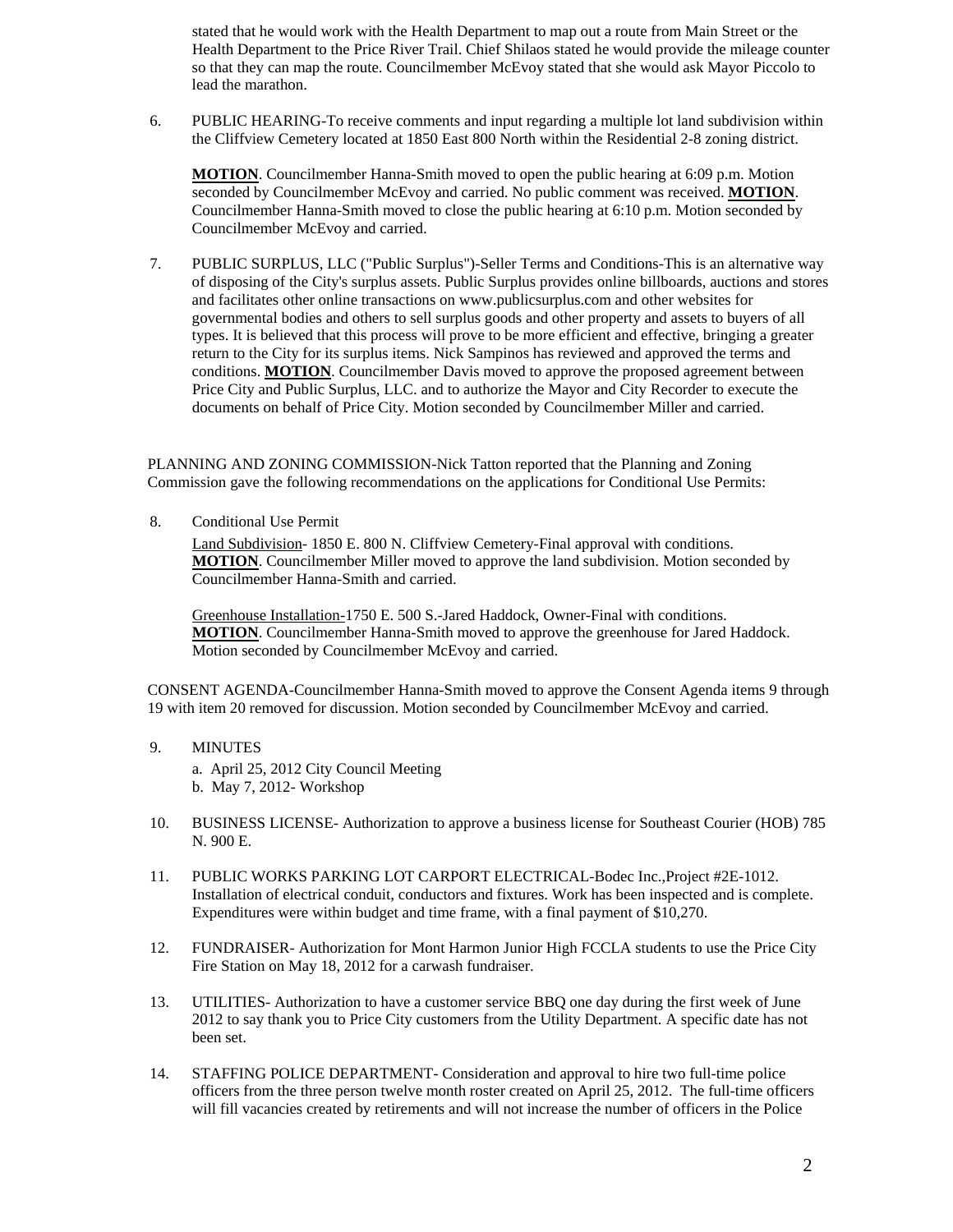Department.

- 15. RESOLUTION 2012-06-A resolution adopting the Utility Abatement Program to assist service member's families during deployment and to sign a new Community Covenant with the current City Councilmembers.
- 16. BID AWARD-Bids opened on Tuesday May 1, 2012. Seasonal Services for Canal Spraying #2S-2012 and Yard Care #1S-2012. Only one bid was submitted for each project. Herbicide weed spraying on the Price Wellington canal banks within the City limits. Castle Valley Landscaping (Boyd Anderson): .A \$2,300 including chemical and B. \$2,300 without chemical. Recommend award for option 'A' with chemical. Yard Care (20 Weeks): Castle Valley Landscaping: A. City Hall Blk. \$4,660; B. Heritage Park \$2,180; C. Underpass Park \$2,840; D. Rose Park \$1,840; E. South Park \$2,680; F. Washington Park \$5,740; G. Pioneer Park \$5,680; H. Terrace Hills \$6,660. Recommended that Items F. G. & H. be awarded.
- 17. PRIVATE WATER USERS AGREEMENT-Eastgate Apartment Complex, 1250 East Main Street (SR55).
- 18. PEDESTRIAN SAFE SIDEWALK FUNDS FY 2013-Approved by UDOT in the amount of \$3,500. New sidewalk on the west side of Carbon Avenue SR55 between 600 South US6 on ramp adjacent to the Price River Trail.
- 19. NOTICE TO UTILITY CUSTOMERS Permission to mail a letter to Price City utility customers informing them of the proposed transfer from the Electric Fund to the General Fund for Fiscal Year 2012-2013. The letter will also inform users of the proposed electric and water rate increases budgeted for Fiscal Year 2012-2013.
- 20. TENTATIVE BUDGET Authorization to adopt the Tentative Budget for Fiscal Year 2012-2013, and to set a Public Hearing on May 23, 2012, at 6:00 p.m. to receive input on the Tentative Budget. Councilmember Davis stated that he doesn't agree with some of the budget items and would like more discussion before the budget is approved. Lisa Richens stated that this is the tentative budget and there is time for questions and answers and if we need to set up a special budget meeting we would need to do that soon. **MOTION**. Councilmember Davis moved to approve the tentative budget and set a public hearing for May 23, 2012 at 6:00 p.m. Motion seconded by Councilmember McEvoy and carried.
- 21. COMMUNITY PROG.-CULTURE CONNECTION-
	- Next meeting May  $31^{st}$ -dedicated planting along south wall museum and 400 north.
	- June 4<sup>th</sup> meeting is dedicated to planting by Washington Park and the Wave Pool.
		- Culture Connection Talent acts finalized. Advertising will begin.
- 22. INTERNATIONAL DAYS
	- Burnout Event policy has been reviewed by the City Attorney and the Mayor and Council for review.
	- Boys and Girls Club will be doing concessions at Pioneer Park for movie nights.
	- Float trailer has been found for purchase. Councilmember Davis requested permission to move forward and have the streets and parks departments pick it up. **MOTION**. Councilmember McEvoy moved to purchase the trailer for the parade floats. Motion seconded by Councilmember Miller and carried.
- 23. UNFINISHED BUSINESS:
	- Recycling- No Report
	- Tennis Committee- Update by Nick Tatton

Tennis Committee had an appraisal for reconstruction of the tennis courts-over 1 million dollars. They will now proceed to find funding.

- Centennial Committee- No Report
- City Projects: Auditorium and Library Ramps, Peace Garden Stage-Next meeting May 10, 2012 at 10 a.m. room 106